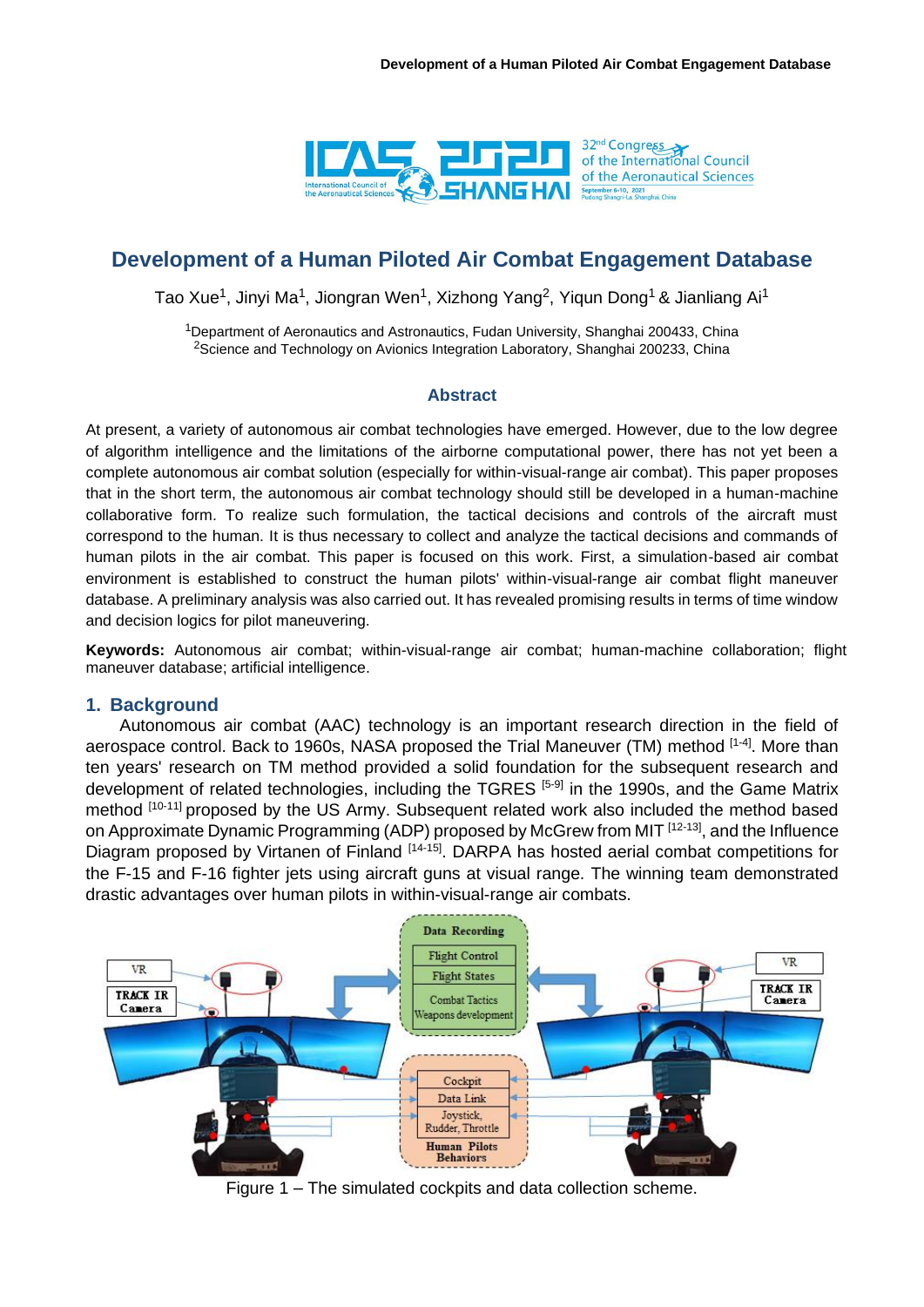However, due to the complex nature of air combat, there is no air combat algorithm applicable to various aircraft types and different battlefield situation. In the recent review], the existing AAC technologies were divided into three categories: mathematical analytical solution, machine search algorithm, and knowledge-driven framework. It was also pointed out that the future AAC technology should absorb the advantages of these three methods, and in the short term, human-machine collaboration should still be the main form of AAC algorithm development.

To realize the air combat technology of human-aircraft cooperation, it is necessary to systematically establish a flight database of human pilots in air combat within the visual range by referring to the researches in relevant fields such as driverless cars. The database should record the flight state and battlefield situation of both sides, and the flight control input of the pilot of our aircraft. At the same time, relevant decisions and commands of pilots need to be labeled to facilitate data analysis and effective human-aircraft cooperation. However, few databases have been published.

# **2. Air Combat Database Within Visual Range**

# 2.1 Simulation Environment

Due to the limitation of flight cost and collection efficiency, it is not yet possible to use real aircraft to collect large quantities of data. Previous works pointed out the potential of flight simulation for the development of air combat technologies. A number of preliminary research works also rely on flight simulation to carry out verification [1-9]. Based on the flight simulation, this paper also constructs the virtual environment of air combat as real as possible, and systematically collects and records the relevant data of air combat flight maneuvers.

The carrier of air combat environment mainly relies on some commercial flight simulation software. The simulation of flight dynamics, avionics system and fire control system are highly realistic. At present, it has been used in flight training of some military services, and some previous studies have been carried out based on it, which achieved good results.

The virtual cockpit built by this software is shown in Figure 1. In this figure, the simulation software provides the cockpit visual simulation (radar, fire control and other buttons have touch control function, and the ground, sky and enemy aircraft simulation display). With throttle, joystick and rudder, the complete control of the aircraft can be realized effectively based on the avionics system with good real degree attached in the software.

In the air combat studied in this paper, the visual perception ability of the pilot is particularly important. Due to the limitation of equipment space and simulation hardware, the 360° view display cannot be provided. Based on the relevant flight experience, and referring to the form of existing technical achievements, two kinds of perspective capture functions based on VR and Track IR5 are provided. The former has a similar vision to the actual flight, and has good resolution, refresh rate, etc. The latter adjusts the cockpit view based on the head movement of the pilot, which also provides good visual perception effect by relying on the large field of view displayed on the triplet screen.

## 2.2 Air Combat Settings

The results presented in this paper are mainly for 1V1 aerial combat within visual range. Considering the visibility of the simulation environment and the relevant background of aerial combat within visual range, the initial battlefield distance between own aircraft and enemy aircraft is set at 10km. Both were manned by human pilots with good aerial combat skills, and the data was recorded primarily for the more experienced pilots. In order to analyze the control rules of pilots under different battlefield situations, the database currently includes four initial battlefield situations, namely equilibrium (opposite, parallel flight), advantage (equal altitude chase) and disadvantage (equal altitude chase), as shown in Figure 2.

In within-visual-range air combat, the flight characteristics, maneuverability and cockpit vision of both sides of the fighter have a great influence on the flight maneuver decision and flight control. The data collection so far has examined four different types of aircraft, including a light, medium and heavy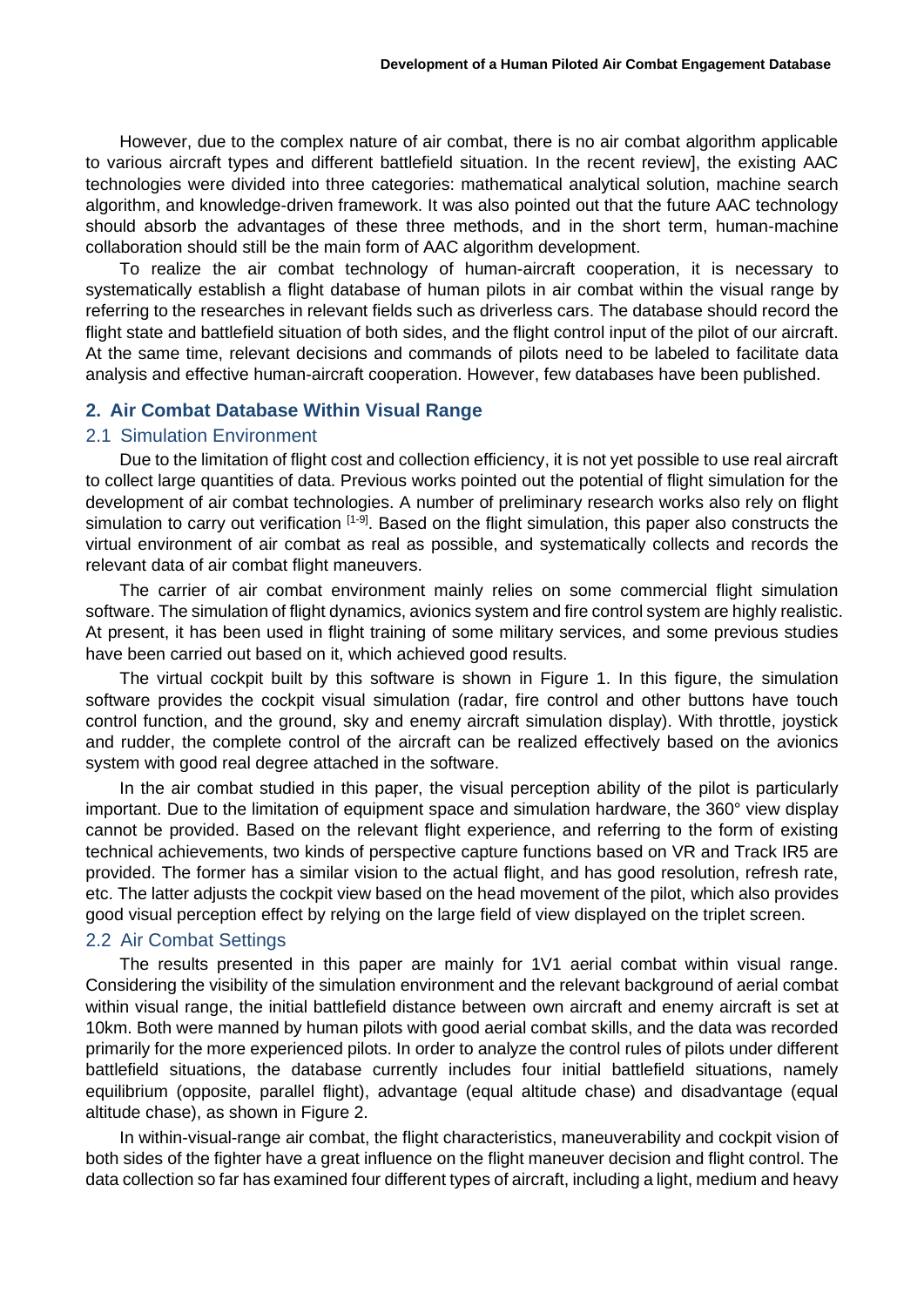

third-generation aircraft and a typical second-generation aircraft.

Figure 2 – Four initial situations we studied; top left to right: head to head, pursuing, pursued, bottom: flight in parallel.

| Aircraft type  | Weight (t) |       | Wing load $(t/m^2)$ Max-velocity (km/h) | Thrust-weight ratio (-) |
|----------------|------------|-------|-----------------------------------------|-------------------------|
|                | 16.9       | 0.445 | 2205                                    | 0.95                    |
| $M_1$          | 8.8        | 0.383 | 2237                                    | 0.70                    |
| M <sub>2</sub> | 14.9       | 0.392 | 2400                                    | 1.09                    |
|                | 24.9       | 0.402 | 2120                                    | 1.00                    |

| Table 1- Four fighter aircraft involved in the database. |  |
|----------------------------------------------------------|--|
|----------------------------------------------------------|--|

Based on data communication interface, flight performance adaptation and other factors, in the data collection of this paper, more experienced pilots mainly fly a medium-sized third-generation aircraft (F in Table 1). The current data collection is focused on aerial combat. The F fighter has two modes for cannon fire, including the unlocked Funnel Mode and the locked SHOOT Mode (Figure 3). Considering the shooting stability and the killing efficiency of the aircraft gun, the data collection in this paper encourages shooting in the SHOOT mode, but there are funnel line shooting records.

# 2.3 Data Collection Process

Considering the software interface and other factors, it only supports the two-way communication of flight control command of F fighter (radar scanning mode, aircraft gun and missile launch, etc.) at present, so the data collection is mainly carried out for F fighter (flown by more experienced pilots).At present, the data mainly records the control input and flight status of F fighter, as well as the position and attitude of enemy aircraft. Figure 5 shows the position and attitude records of both sides of a flight, as well as the control inputs and key maneuverability data (overload, Mach number) of the F fighter.



Figure 3 – Two cannon firing modes; left: Funnel, right: SHOOT.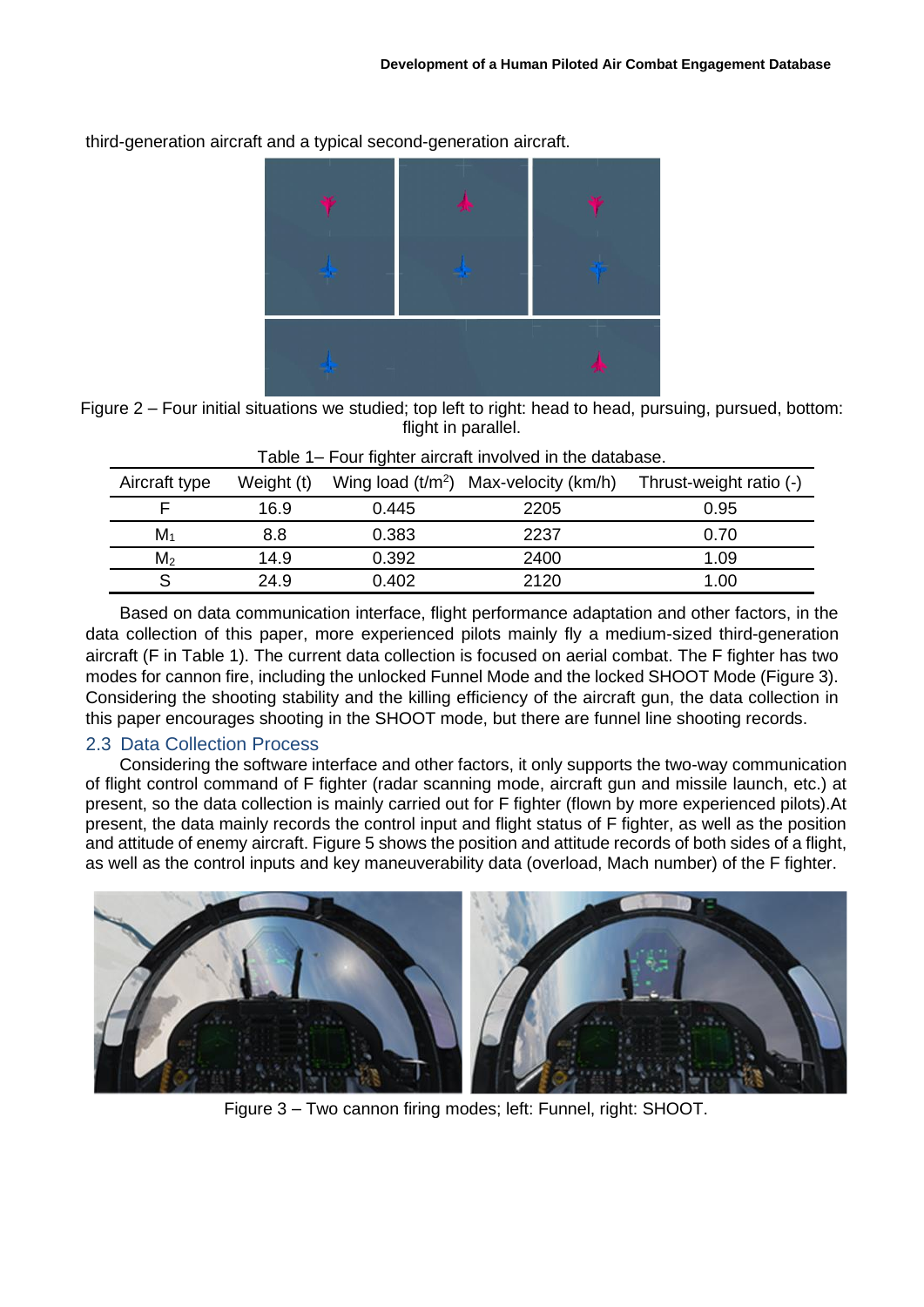#### **Development of a Human Piloted Air Combat Engagement Database**



Figure 4 – Flight states and control inputs of both own (blue solid) and enemy (red dot) aircraft



Figure 5 – Basic fighter maneuvers collected in the database: (a) High-Yo-Yo (b) Split-S (c) Purechase (d) Horizontal scissors(e)Vertical scissors (f) Loop (g) Barrel roll.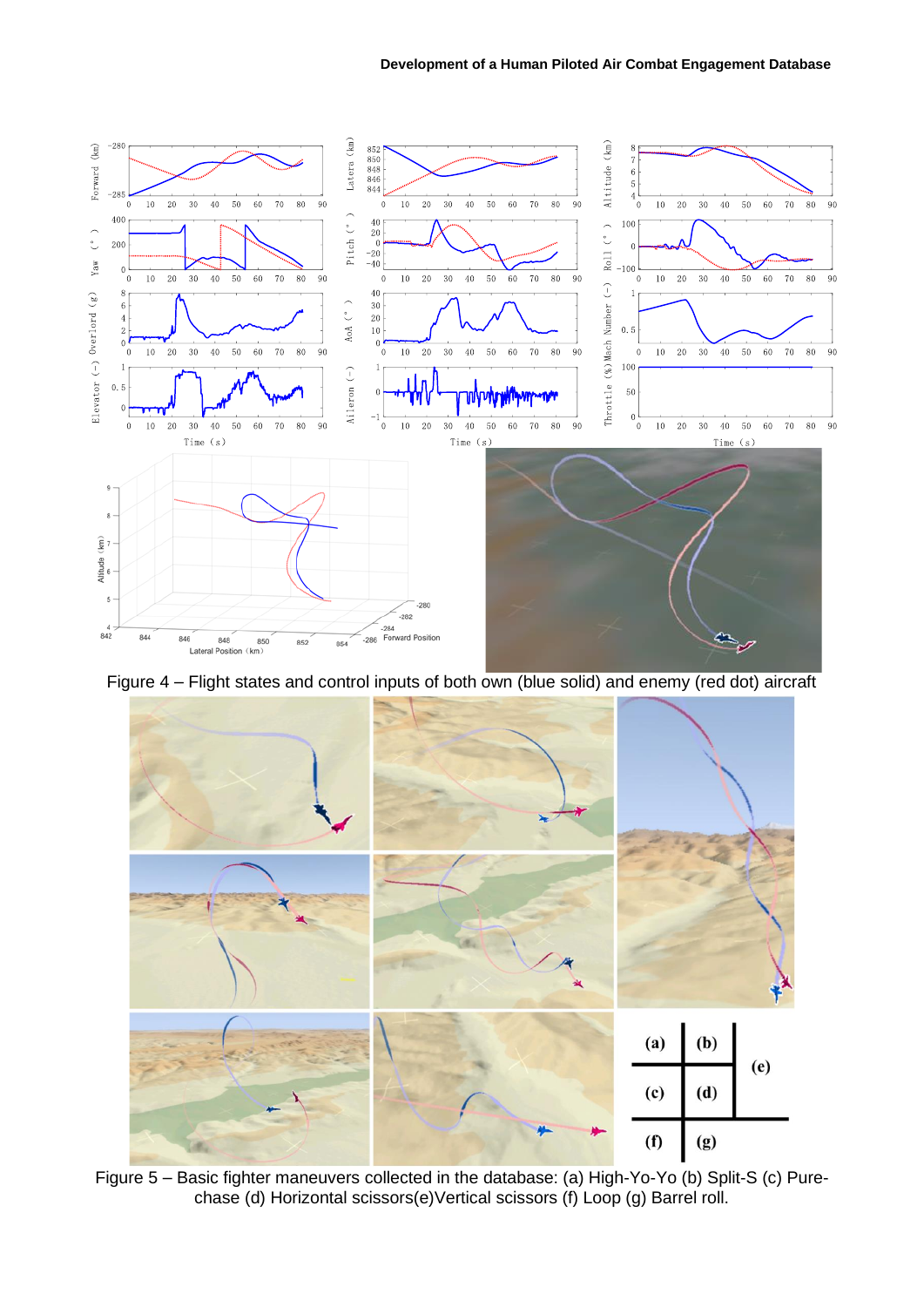#### **Development of a Human Piloted Air Combat Engagement Database**



The wing load of S fighter is also less than that of F, but it is a heavy fighter and has a large weight along the span, it is not better than F in terms of roll speed and other aspects. This paper encourages the use of BFM maneuvering, and Figure 7 is consistent with this requirement. That is, F mostly changes its maneuvering plane by rolling, points to S aircraft in the direction of lift line, and flies BFM within the allowable overload range. The overload distribution has more high values. In addition, due to overload restrictions, the distribution of flight Angle of attack is relatively small, and pilots mostly fly air combat with classical BFM maneuvers.

In order to better reflect the relevant characteristics of the existing air combat data, Table 2 also presents the extreme value distribution of the key data in the engagement records of the three fighter jets, including the minimum, maximum and standard difference of distribution, etc. The results are consistent with Figure 7 and the discussion above.

| Table 2 – Overall specifics of the collected engagement data. |                  |                    |                 |              |  |  |  |  |
|---------------------------------------------------------------|------------------|--------------------|-----------------|--------------|--|--|--|--|
| Aircraft type                                                 | Height(km)       | Mach $(-)$         | Angle of attack | Overload (g) |  |  |  |  |
| $M_1$                                                         | [1.0, 7.8, 1.02] | [0.04, 1.05, 0.21] | $[-8, 55, 11]$  | $[-3, 9, 1]$ |  |  |  |  |
| M <sub>2</sub>                                                | [0.9, 9.6, 1.25] | [0.12, 1.34, 0.20] | $[-9, 56, 9.9]$ | $[-2, 9, 1]$ |  |  |  |  |
| S                                                             | [0.08, 8.8, 1.3] | [0.05, 1.16, 0.18] | $[-15, 60, 8]$  | $[-2, 9, 3]$ |  |  |  |  |



Figure 8 – Distribution of F and the three fighters engagement.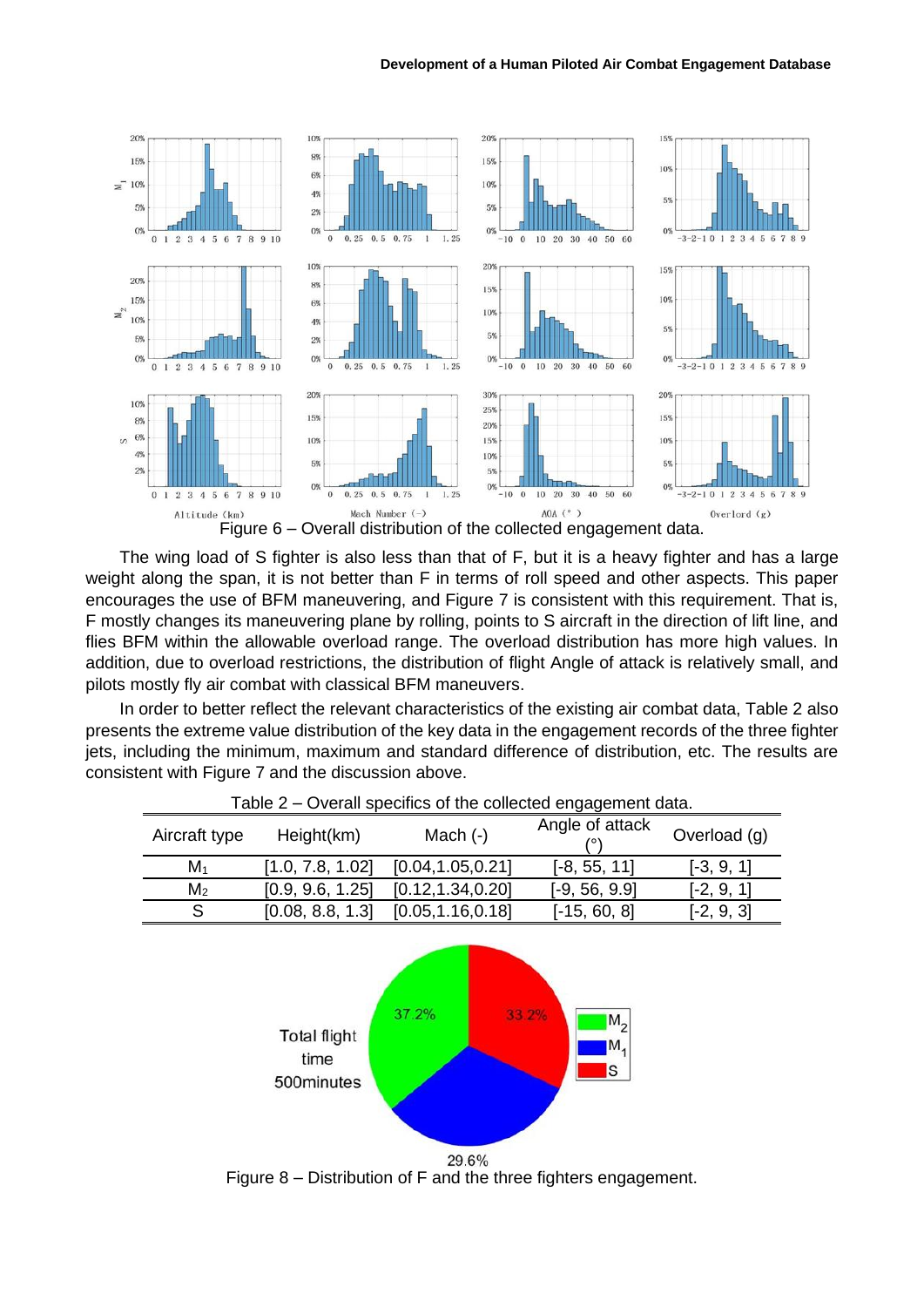# **3. Conclusion**

In this paper, the air combat environment within visual range is constructed using flight simulation. It is operated by human pilots which collects and records in batches the data of flight maneuvering and control of the pilots. The current situation of the collected data is analyzed, including the distribution of relevant control inputs and key manipulation data, etc. The results are consistent with the pilot's tactical summary. The relevant conclusions correspond to the pilot control and previous research results, which proves the rationality of the research and development of air combat correlation algorithm based on the collected data. Later research will focus on decision-making and control in autonomous air combat technology.

# **4. Contact Author Email Address**

[yiqundong@fudan.edu.cn](mailto:yiqundong@fudan.edu.cn)

# **5. Copyright Statement**

The authors confirm that they, and/or their company or organization, hold copyright on all of the original material included in this paper. The authors also confirm that they have obtained permission, from the copyright holder of any third party material included in this paper, to publish it as part of their paper. The authors confirm that they give permission, or have obtained permission from the copyright holder of this paper, for the publication and distribution of this paper as part of the ICAS proceedings or as individual off-prints from the proceedings.

#### **References**

- [1] G. Burgin, AJ. Owens. An adaptive maneuvering logic computer program for the simulation of one-to- one air-toair combat (vol.2). Program description, NASA CR 2583. Washington, DC: NASA, 1975.
- [2] G. Burgin, DM. Eggleston. Design of an all-attitude flight control system to execute commanded bank angles and angles of attack, NASA CR 145004. Washington, DC: NASA, 1976.
- [3] Hankins III WW. Computer-automated opponent for manned air-to-air combat simulations. NASA TP-1518. Washington, DC: NASA, 1979.
- [4] K. Goodrich, J. Mcmanus. Development of a tactical guidance research and evaluation system (TGRES). In: Flight simulation technologies conference and exhibit, Boston, MA, USA, 14-16 August 1989, p.3312.
- [5] K. Goodrich, J. Mcmanus. An integrated environment for tactical guidance research and evaluation. In: Orbital debris conference: technical issues and future directions, Baltimore, MD, USA, 16-19 April 1990, p.1287.
- [6] K. Goodrich. A high-fidelity, six-degree-of-freedom batch simulation environment for tactical guidance research and evaluation, NASA TM-4440. Washington, DC: NASA, 1993.
- [7] J. Batterson, EA. MORELLI. Parameter identification flight test maneuvers for closed loop modeling of the F-18 High Alpha Research Vehicle (HARV), NASACR-198269. Washington, DC: NASA, 1996.
- [8] KW. Iliff, KC. WANG. Flight-determined subsonic longitudinal stability and control derivatives of the F-18 High Angle of Attack Research Vehicle (HARV) with thrust vectoring, NASA/TP-97-206539.Washington, DC: NASA, 1997.
- [9] F. Austin, G. Carbone, M. Falco, et al. Game theory for automated maneuvering during air-to-air combat[J]. Journal of Guidance, Control, and Dynamics, 1990, 13(6):1143-1149.
- [10] Y. Ma, X. Ma, X. Song. A case study on air combat decision using approximated dynamic programming[J]. Mathematical Problems in Engineering, 2014, Article ID 183401.
- [11] J. Mcgrew, J. How, B. Williams, et al. Air-combat strategy using approximate dynamic programming[J]. Journal of guidance, control, and dynamics,2010, 33(5): 1641-1654.
- [12] K. Virtanen, T. Raivio, R.Hamalainen. Modeling pilot's sequential maneuvering decisions by a multistage influence diagram[J]. Journal of Guidance, Control,and Dynamics, 2004, 27(4): 665-677.
- [13] K. Virtanen, J. Karelahti, T. Raivio. Modeling air combat by a moving horizon influence diagram game[J]. Journal of guidance, control, and dynamics, 2006, 29(5): 1080-1091.
- [14] Y. Dong, J. L. Ai. Trial input method and own-aircraft state prediction in autonomous air combat[J]. Journal of Aircraft 2012, 49: 947-954.
- [15] Y. Dong, J. L. Ai. Maneuvering strategy and own aircraft movement prediction in trial input method-low angle of attack[C]//AIAA Infotech @Aerospace. 2012.19-21 June 2012, Garden Grove, California
- [16] Y. Dong, J. Huang, J. L. Ai. Visual perception-based target aircraft movement prediction for autonomous air combat[J]. Journal of Aircraft, 2014, 52(2):1-15.
- [17] Y. Dong. Deep Learning-Based Opponent Aircraft Attitude Detection in Autonomous Air Combat[J]. Journal of